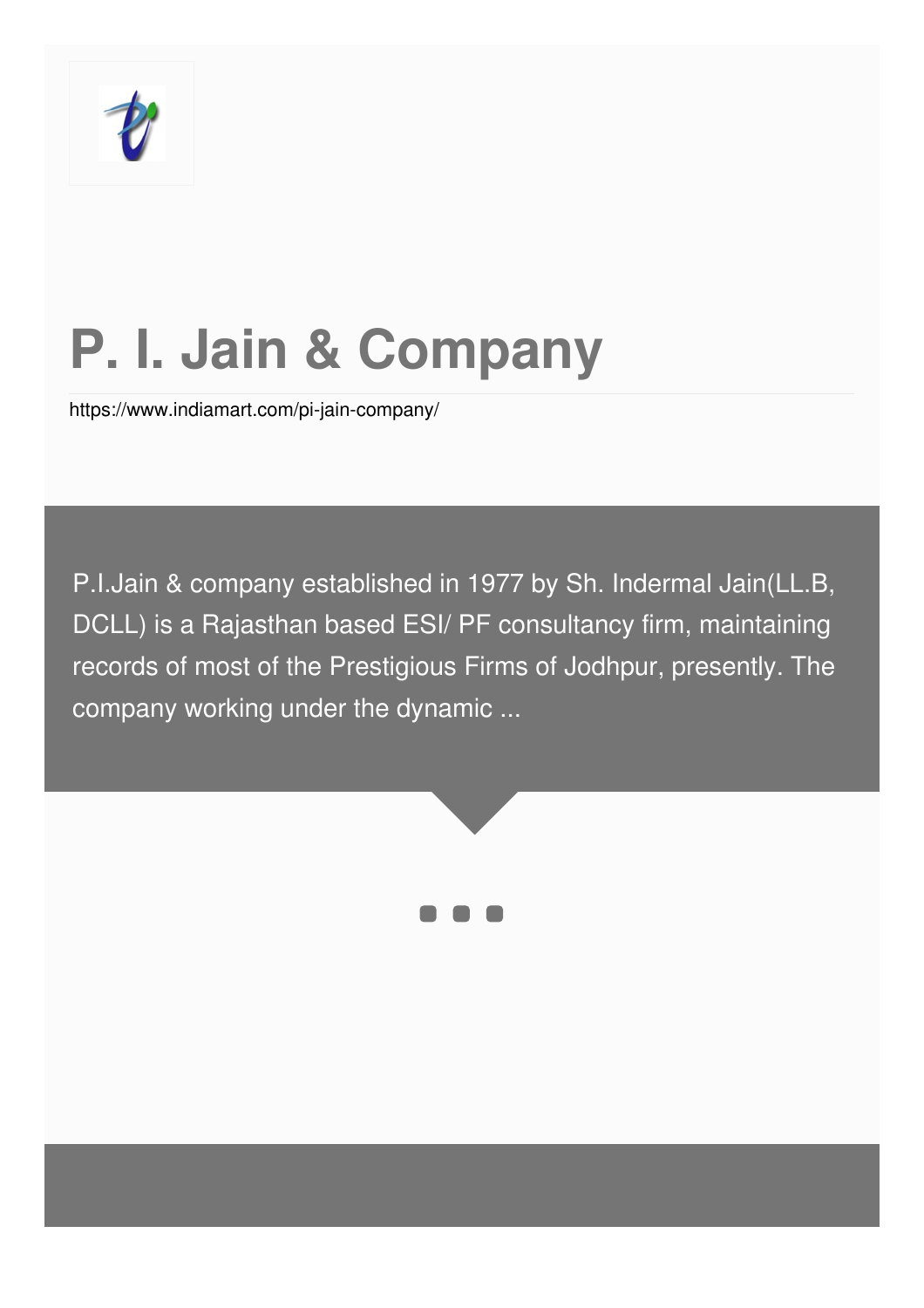### About Us

P.I.Jain & company established in 1977 by Sh. Indermal Jain(LL.B, DCLL) is a Rajasthan based ESI/ PF consultancy firm, maintaining records of most of the Prestigious Firms of Jodhpur, presently. The company working under the dynamic leadership of the proprietor Indermal Jain has huge success rate for managing employee/ labour records for mid-sized to large scale entrepreneurs. Today P.I.Jain & Company is a premier consultant/ record maintainer for various Labour Laws e.g. Employees Provident Fund & Miscellaneous Provisions Act, Employee's State Insurance Act, Factories Act, Minimum Wages Act , Bonus Act, etc.

We discovered the easiest way of dealing with the problems of maintenance of statutory records under various labour statutes by using self developed software designed by our technical manager Sh Pradeep Jain(B.E., BIT Banglore). We are not only equipped with modern and sophisticated operating systems and machinery but also backed by qualified and expert working team to handle the various matters to the entire satisfaction of our esteemed customers.

### **For more information, please visit**

<https://www.indiamart.com/pi-jain-company/aboutus.html>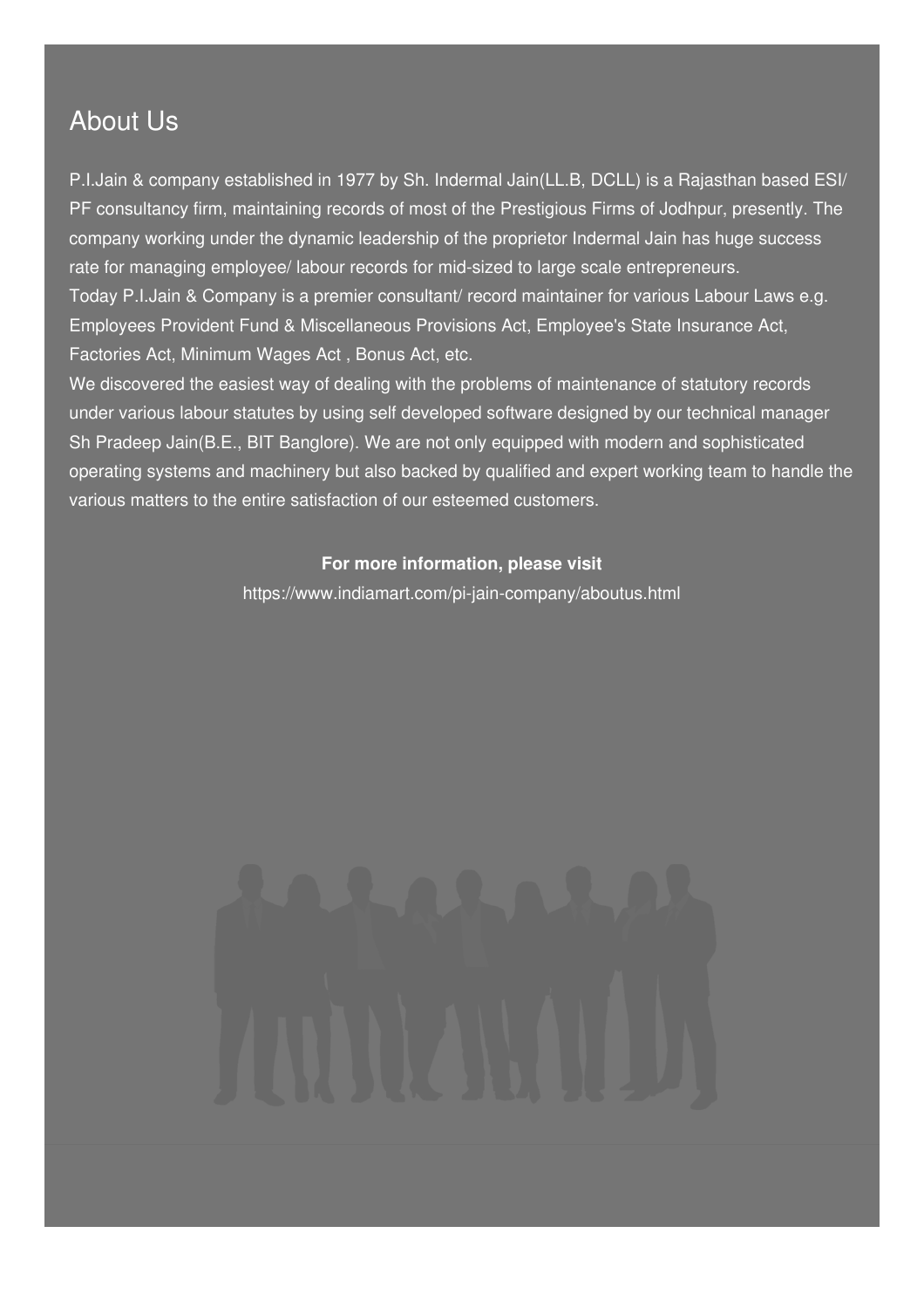## Factsheet

Year of Establishment : 1977

Nature of Business **in American Service Provider** : Service Provider